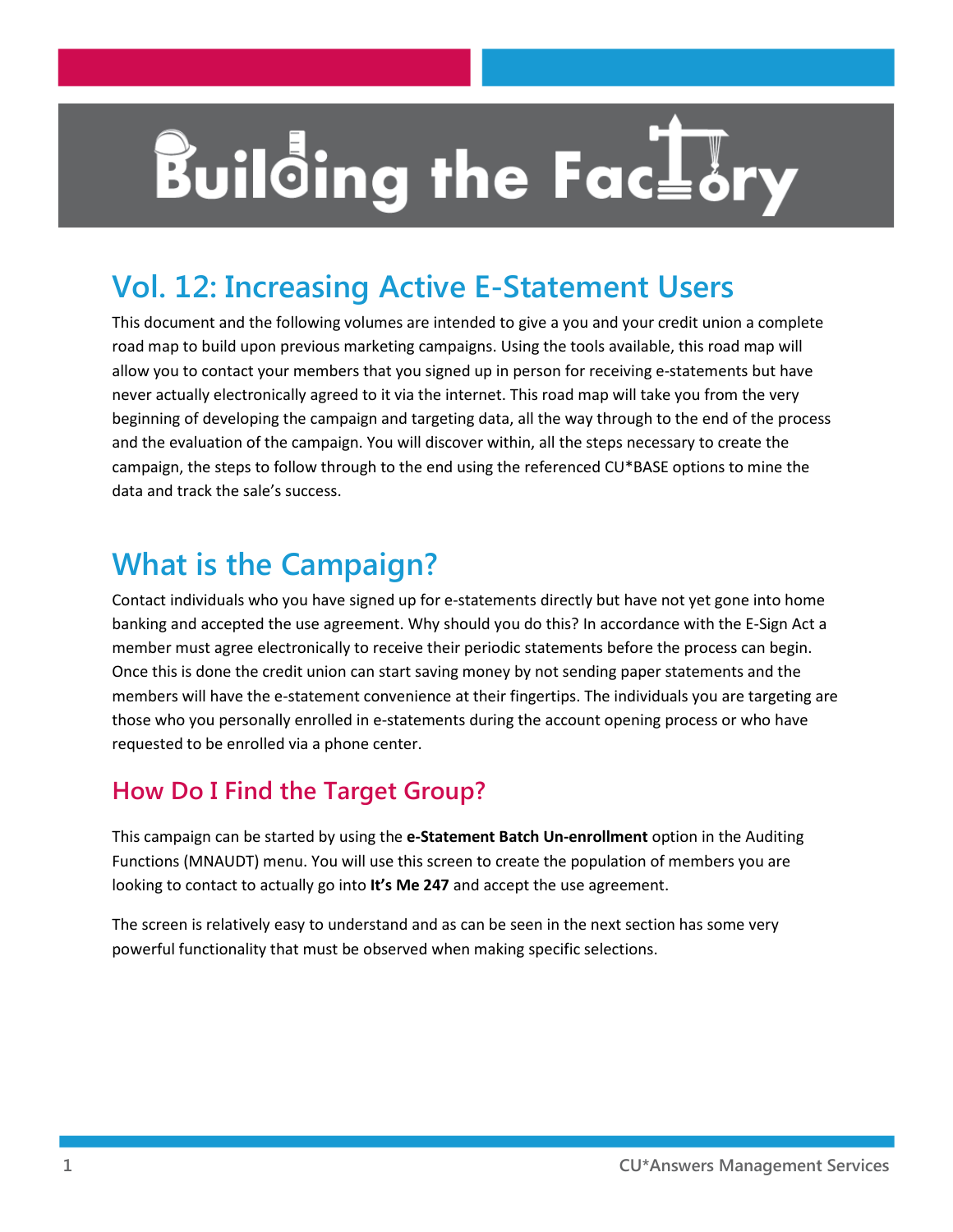## **Entering the Selection Criteria**

| Session 0 CU*BASE GOLD Edition - Batch Un-enroll Members from E-Statements                                                        |                                                                                          |                                     |  |
|-----------------------------------------------------------------------------------------------------------------------------------|------------------------------------------------------------------------------------------|-------------------------------------|--|
| Corp ID 01                                                                                                                        |                                                                                          |                                     |  |
| <b>Report Options</b>                                                                                                             | Response                                                                                 |                                     |  |
| <b>Processing type</b>                                                                                                            | <b>Update</b><br><b>O</b> Audit                                                          | $\sqrt{ }$ Job queue                |  |
| $\nabla$ Print report                                                                                                             |                                                                                          | Copies $ 1 $                        |  |
| Export to file                                                                                                                    |                                                                                          | Printer P1<br>$\mathbf{\Omega}$     |  |
| Online banking use agreement last updated on Jan 27, 2010                                                                         |                                                                                          |                                     |  |
| Online banking passwords expire after 90 days of non-use.                                                                         |                                                                                          |                                     |  |
| That have: O Not accepted the use agreement<br>◯ Not logged into the online banking in over  000 days<br><b>Bad email address</b> | Membership qualifications un-enroll members with an e-statement enrollment date PRIOR TO | Jan 27, 2010 $\boxed{=}$ [MMDDYYYY] |  |
|                                                                                                                                   |                                                                                          | FR (4339)                           |  |

When entering the sort criteria it is vital that you leave the options on "Audit" only in the processing type. Click on both print report and export file. Under the member qualification you should place a start date equivalent to the online banking agreement date the first time you you run the report. After this initial pass you would put the date back three months from the date you entered it (more on this later).

You are ultimately looking for members who have never logged in so only check the first radio box on the very bottom next to "That have". It is not necessary to work those members who have not logged in or no longer have valid e-mail addresses.

## **Generating the List for Member Connect**

When you press enter the screen will appear as follows.



Once you select *Accounts for Member Connect* a box will appear for you to create a file name where your selection information is stored.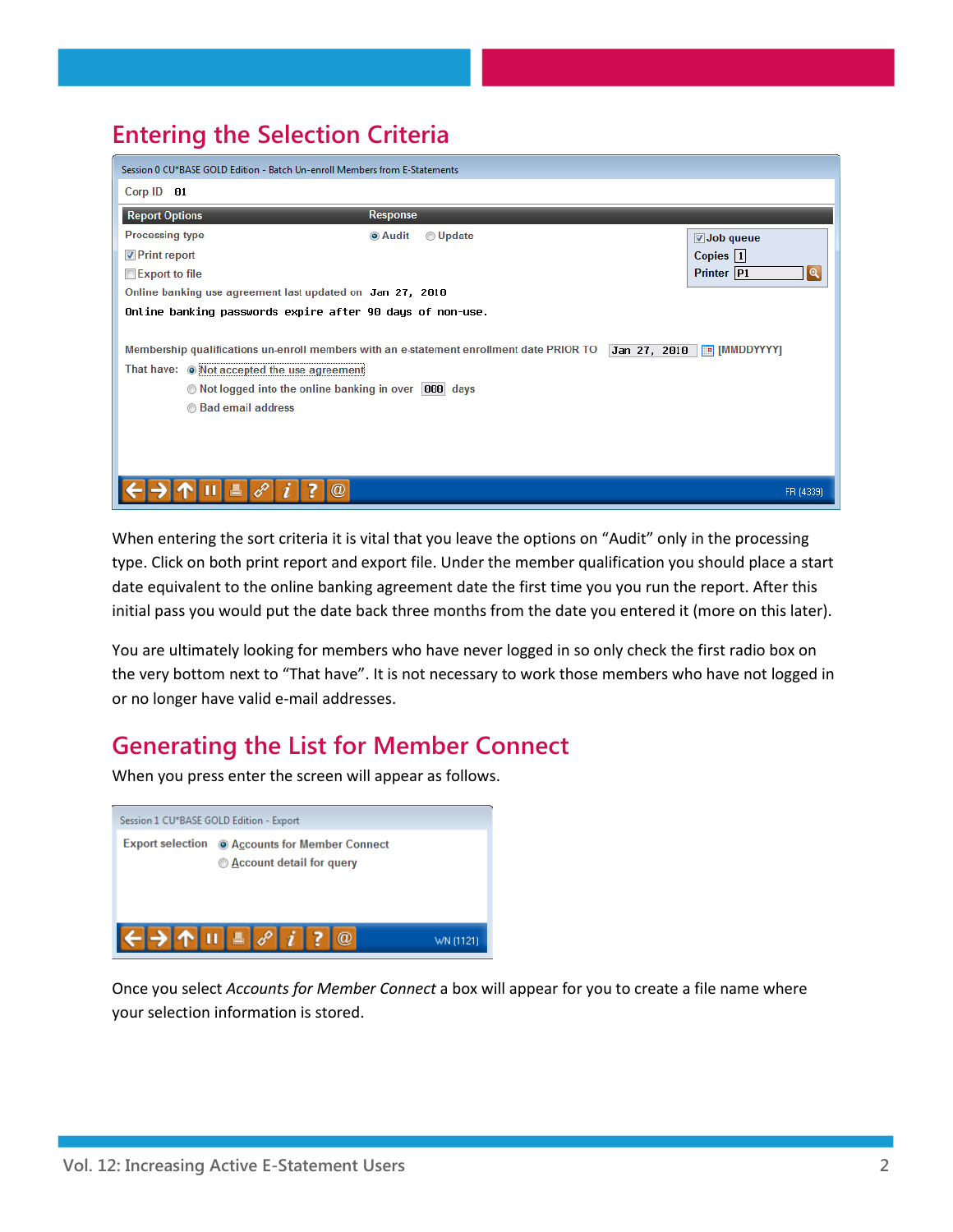Session 0 CU\*BASE GOLD Edition - EXPORT WINDOW File name MKTGCAMPGN  $\hat{L}$  File will be stored in your credit union's QUERYxx library (where xx is your 2-character CUID). WU (1122)

**Note:** Selecting to Export the record for Query will create a database file with the information seen on the screen and all records will be included. Selecting to Export to Member Connect will create a file that includes only Account Base and will eliminate any duplicate records (preventing you from calling the same member twice for a single campaign.

# **What Do I Do with the List?**

Once you've created your database file, select the *Member Connect* button on the screen. From here, you will have a variety of options depending on the resources available to you, and the method you choose to use to market to these individuals. Start by entering your newly created file in the *File name* field.

# **Sending an Electronic**

## **Communication**

- 1. Enter the name of the database file created in the previous step. (This must have been stored in your credit union's QUERYxx library.)
- 2. Click the "Online banking and/or email message" button and press enter to continue.
- 3. Here you have several creation/selection options:
	- If you have performed this campaign before and have already saved a message for this campaign, select the message and select the *Send* button. Go to Step 8. **OR**
	- If this is the first time you are performing this particular campaign, select *Create* (F6).
- 4. Enter a two-digit *Message type 'CD' (this is your choice)*; this must be a letter and a number or two numbers—two letters are reserved for messages from the Master Message Library.
- 5. Enter the *Message subject* "**Activate your e-Statements**" This text will appear in the subject line when the message is sent as an email message. Enter to continue.
- 6. Now you are on Member Connect Message Maintenance screen. Here you can enter or edit the text of the message. Enter your text as follows:

**When you opened your account you also signed up for e-statements! It is important that you go into It's Me 247 and activate your online account. To do so, go to our credit union website, \_\_\_\_\_\_\_\_\_\_\_\_\_\_\_\_\_\_\_\_, and click the It's Me 247 button.** 

7. Select Save Changes.

# ┡╟║┞╟┥┝







Session 0 CU\*BASE GOLD Edition - Member Connect Setup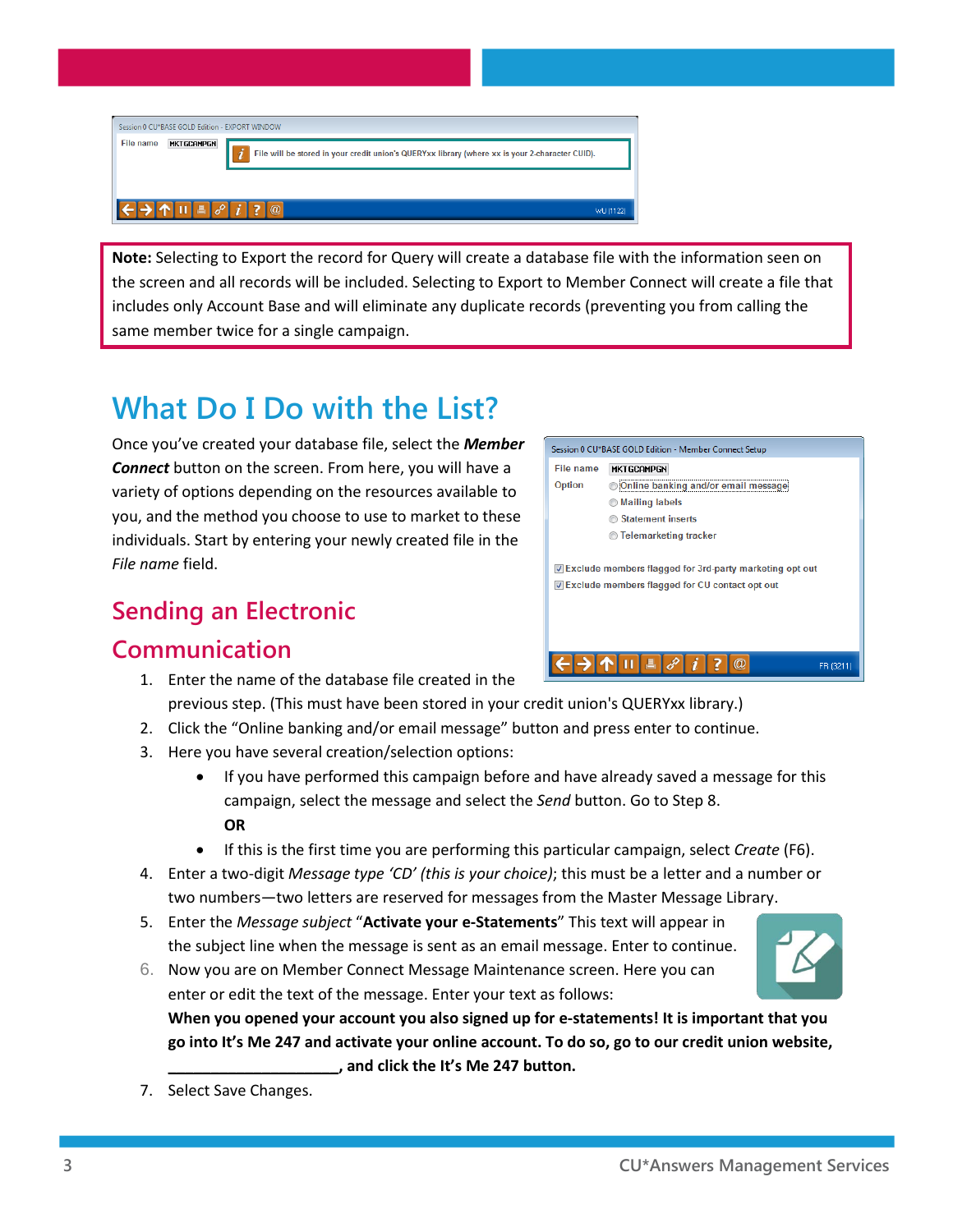- 8. Now you are ready to send the email or **It's Me 247** online banking message. Select the message and click the Send option.
	- **IMPORTANT:** All email messages will have the Signature Line message (SL message) text automatically appended to them. Editing the Signature Line or (SL message) is similar to editing a message. *SEE ALSO:* [Editing the Signature Line \(or SL Message\).](http://www.cuanswers.com/doc/cubase/3162g.htm%23Editing_an_SL_Message)
	- **TIP**: In your Signature Line, you may want to include text explaining how a member can "opt out" of receiving future marketing email messages. This can be done by having them "opt out" using the two options on the Info Center|Contact Preferences page in **It's Me 247**.
- 9. Select to send the message via *Priority*. This will send the message to members with email addresses first, and then to members with online banking accounts without email addresses. Set a comment purge date one month out from the current date.
- 10. Click *Send* (F5).
	- NOTE: Online banking messages will only be sent to members who have already logged into online banking.
- 11. Press Enter to confirm your sending.

# **Creating a Call Campaign**

Prior to initiating a call campaign, you will need to ensure that the proper cross sales configurations have been set up.

#### **Configuring Cross Sales**

In order to use the Member Connect tool to create a sales tracker for a telemarketing campaign, you must first complete the following steps:

- 1. Create a Cross Sales Tracking Need Group for the campaign
- 2. Set up the tasks associated with the Need Group

These can be configured in **Configure Cross Selling Tools** on the Member Tracker Tools (MNTRAK) menu. Check out the *[Cross-Selling Credit Union Services & Next Suggested Product](http://cuanswers.com/pdf/cb_ref/C-Cross-selling.pdf)* booklet for more information.

#### **Using Member Connect to Create a Telemarketing Tracker**

Once the cross sales need group and tasks have been set up, you can use Member Connect to create a telemarketing tracker for the purposes of a call campaign.

You can get to the **Member Connect** tools via the Member Communication (MNPRTC) menu as well as through the Credit Report Data Mining tool.

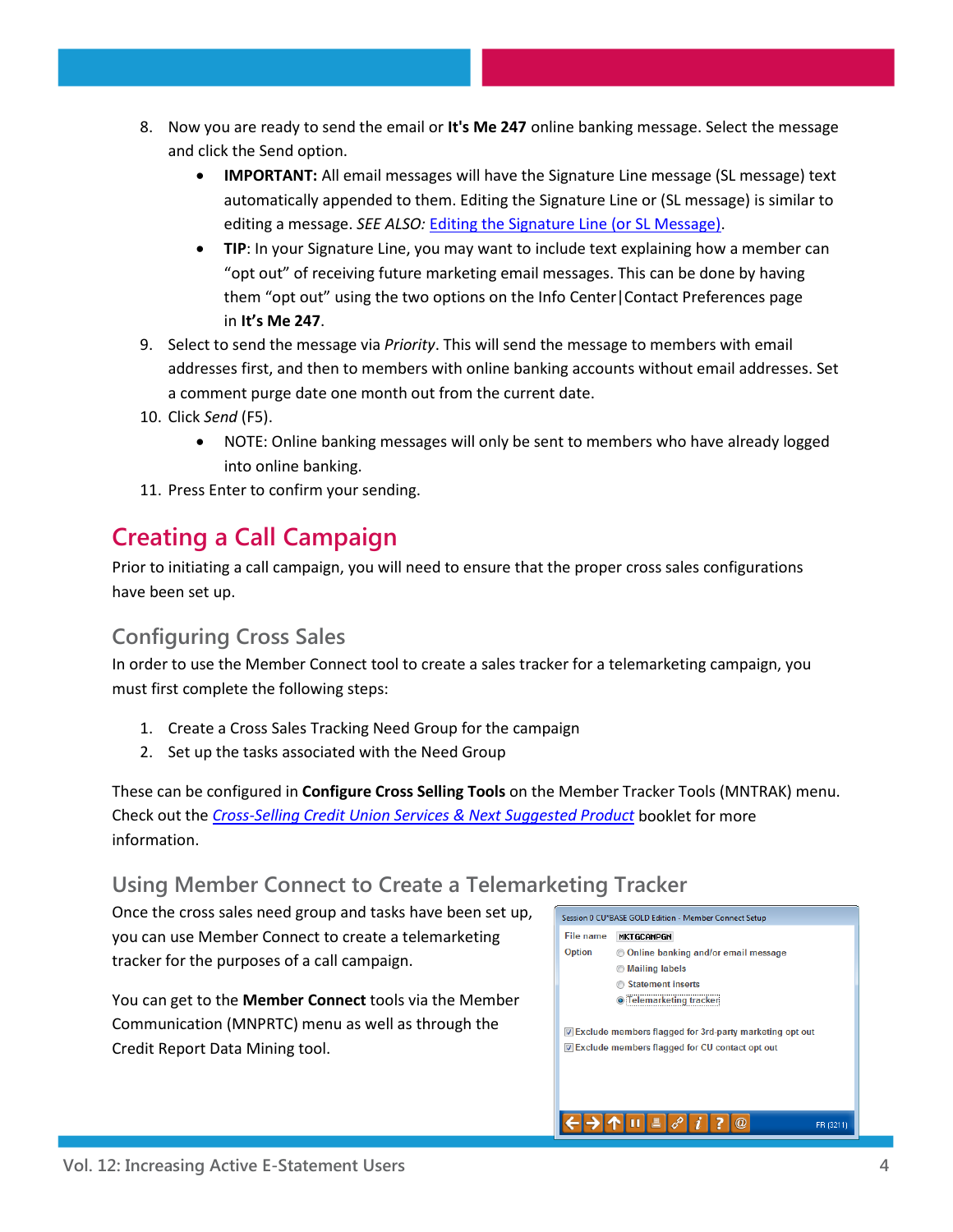Enter the file name created, select *Telemarketing tracker* and press Enter to continue.

This will bring you to the "Generate Trackers from Database File" screen. From this screen, you'll be able to set the details for the sales tracker that will be created on the member record.

**Create as tracker type:** ST – Sales Tracker

**Create as memo type:** IN – Initiate

**Tracker key word:** "Sales Tracker"

**Warning!** If you enter a Tracker Key word that is different from an existing Tracker Type, you will create a new Tracker. This will not, for example, be appended to the member's Sales Tracker. It is recommended that you enter Sales Tracker here.

**Tracker follow-up date:** Enter the date by which the first round of calls should be made.

**Tracker text:** Member must accept e-statement usage agreement

**Tip:** Cross sales tasks can be configured with tips, which could include the call script.

**Assign telemarketer ID:** Enter the ID of the individual who will be making the calls.

**Tip:** Too many records for one person? Assign the follow-ups to a generic employee ID that multiple people can work off.

**Assign cross sales need group:** \_\_\_\_

#### **Assign cross sales task #:** \_\_\_\_

Once the information has been entered on this screen, you will go to a final confirmation screen that will also print a report of the members for which a new tracker was created. They are now ready to be worked!

#### **Working the Cross Sales and Completing the Call**

Once the trackers have been created, calls can be initiated either from Work Follow-ups or from the Cross Sales screen for that member. (You can use the report that was generated when creating the trackers to go through the list.)

In "Work With Follow-ups" select a record and click on *Cross Sales*. Here you will see the Cross Sales task that was set-up and that can be worked.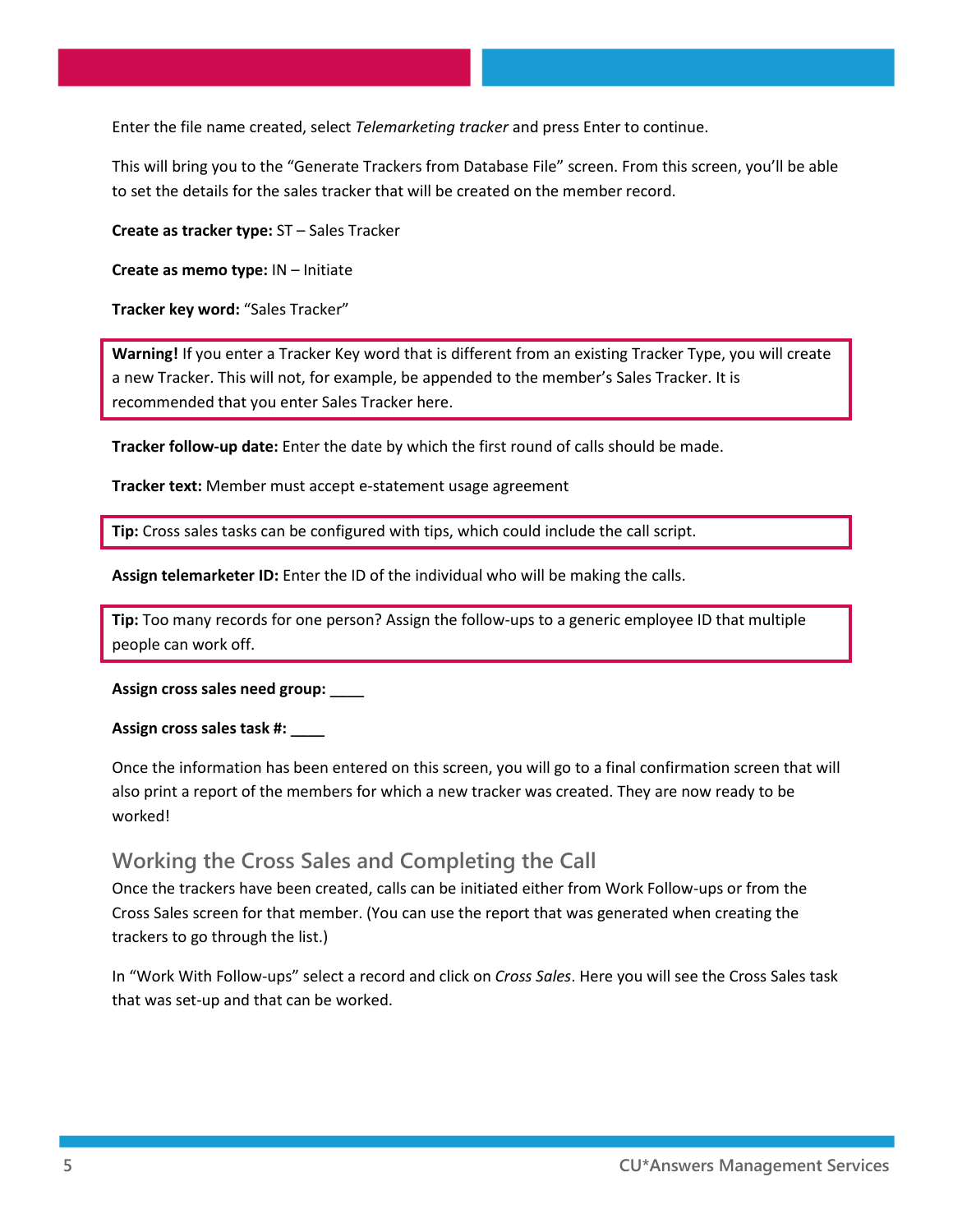| <b>Cross Sales Tasks</b>                                                                  |                                  |                 |                                             |        |  |
|-------------------------------------------------------------------------------------------|----------------------------------|-----------------|---------------------------------------------|--------|--|
| ROBERT<br><b>Account base</b><br>Credit score 617<br>Filter by need group $\Box$ <b>Q</b> | Filter by task   Q               |                 |                                             |        |  |
| <b>Need Group</b><br>30<br>L-Z                                                            | <b>Task</b><br>Loan Steals<br>05 | LT<br><b>ST</b> | <b>Last Memo Type</b><br><b>IN Initiate</b> | # Conv |  |

Once the call has been made, record the conversation based on the results of the call.

### **Call Script**

*Hello Mr./Mrs. \_\_\_\_\_\_\_\_\_\_\_\_, we have noticed that you have not signed into online banking yet and activated your account. Are you by chance sitting at a computer or have a smart phone handy? If you could, please take a moment to sign into home banking. I would be happy to walk your through the steps needed to get to your account.*

## **Sending a Mailing**

To market to the member via a mailing, you have the option of either creating mailing labels or to create a file for selective statement inserts. In this case selective inserts do not apply.

## **Creating Mailing Labels**

From the Member Connect Setup screen, enter the File name that was created in the Credit Report Data Mining menu option and select *Mailing Labels*. This will take you to the Member List Generator to include further exclusions as desired. Since you have already generated the list you want, you can enter through the List Generator screens to choose your label size and print them.

# **How Do I Follow Up and See My Results?**

You will see your direct results by running the report again after the call campaign has been completed. This should be done on a monthly basis and the look back period should shrink each time you run the report. Remember to review the trackers for members who have been contacted numerous times. Those that simply do not respond should be reported to the credit unions compliance department for further consideration.